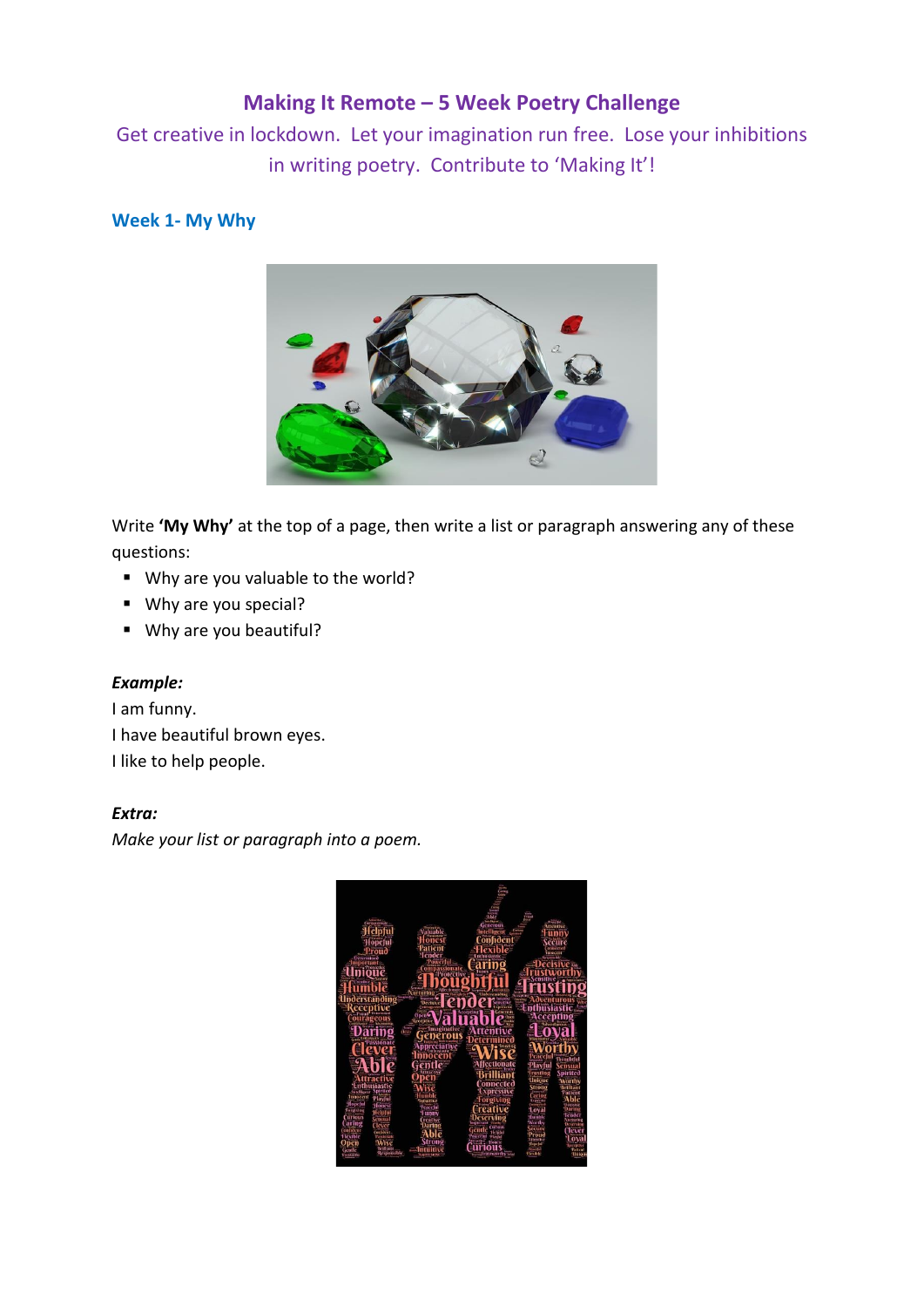Get creative in lockdown. Let your imagination run free. Lose your inhibitions in writing poetry. Contribute to 'Making It'!

**Week 2- I Am**



Write a poem – as long or short as you want – using the words **'I am'** as your starting point.

### **This can either be a** *list poem***:**

I am a short cup of hot chocolate. I am a laugh that vibrates through your ears. I am Croydon. I am coiling ebony hair.

### **Or a** *free write poem broken up into stanzas***:**

I am the isle of spice,

nutmeg gleaming on tongues, setting of taste of vegetation so rich it nourishes every part so you can jump up unashamedly to Soca

then jump out your chair in adulation, cheering on Kirani.

I am green land of hardships and shining sun, washed in waterfalls, dressed in stunning landscapes…

### *Extra:*

*Collect various materials and images relating to your poem to create a collage that accompanies the poem or you can stick the words on.*

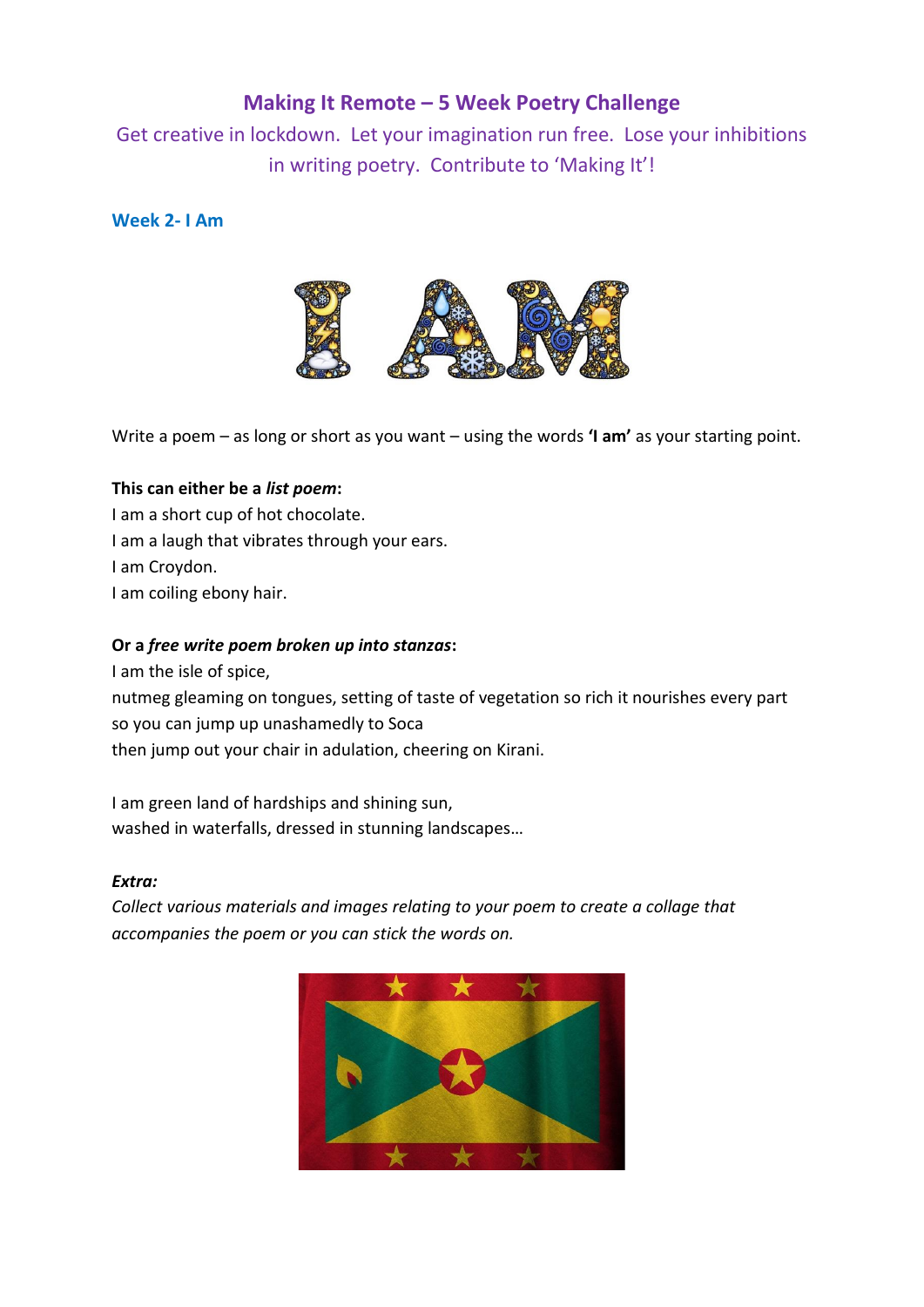Get creative in lockdown. Let your imagination run free. Lose your inhibitions in writing poetry. Contribute to 'Making It'!

### **Week 3- Making It Acrostic**



An **acrostic poem** is where the first letters of each line spell out a particular word or phrase. Create your own acrostic poem using **'Making It'**. It could be about your future ambitions, making it in the world right now, or your thoughts on the phrase 'Making It'.

### *Examples:*

*M*y future is uncertain but bright *A* ticking tock in my mind *K*nowing a sunny day is definitely coming *I* smile widely *N*ot allowing this rain to get me down *G*etting ready for pink and orange to rise

*I*t's gonna be a lovely day *T*he moment I see my name on that front page.

-----------------------------------------------------------------

*M*aking It *A*prons embroidered *K*notted wire *I*n song *N*ight time photography *G*reen ceramics

*I*nk washes *T*rying poetry

*Extra: Write an acrostic poem using your full name.*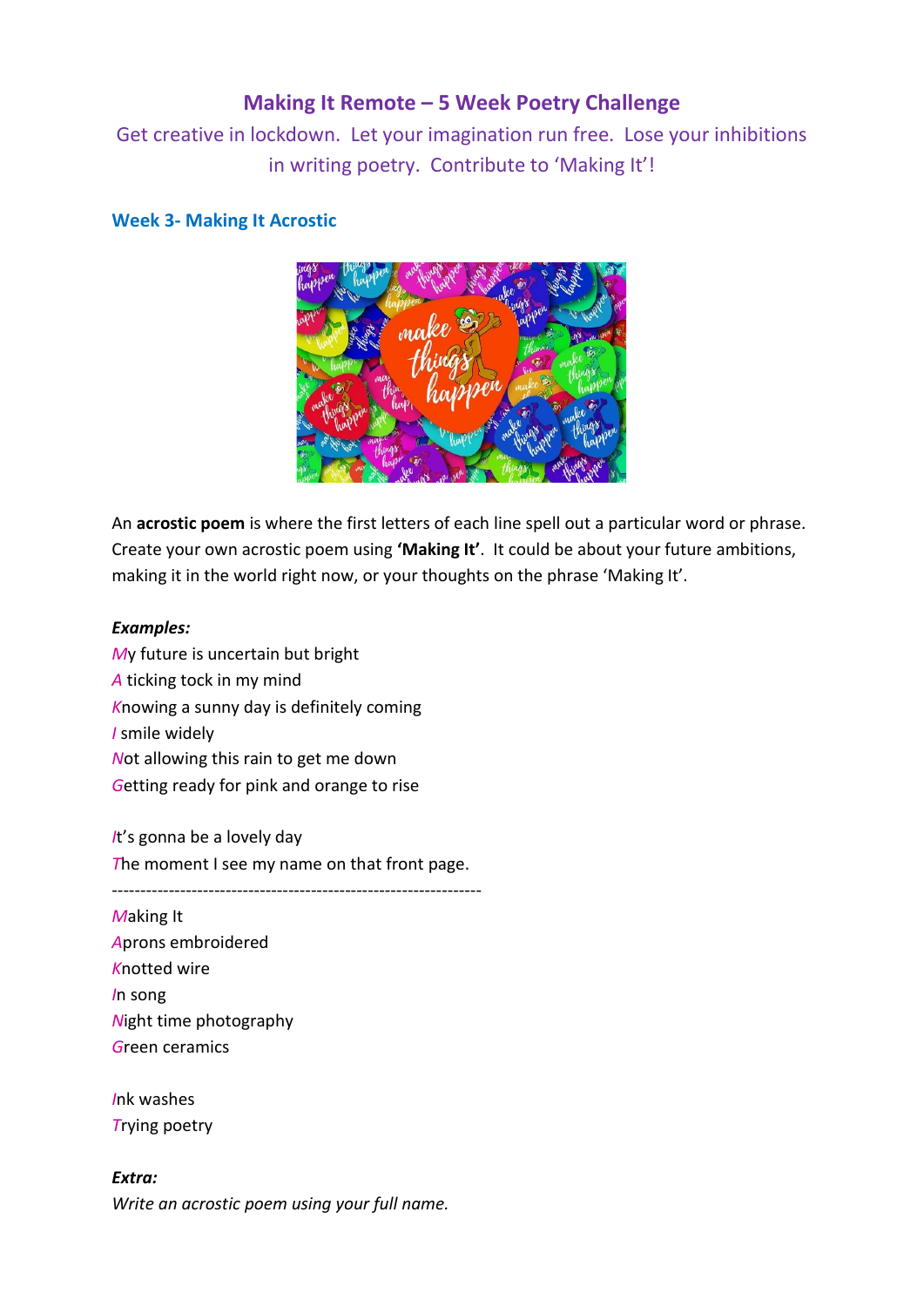Get creative in lockdown. Let your imagination run free. Lose your inhibitions in writing poetry. Contribute to 'Making It'!

## **Week 4- Future Self**



Imagine you are **10 years in the future** and have made it (whatever that means to you). **From the future, write a letter to your current self** in the form of a poem. Make it an uplifting letter of encouragement, reminding you to keep going until you make it.

### *Example:*

My Darling Shaniqua, Keep pushing on cos you're gonna make it Do things beyond your wildest dreams, Inspiring and empowering lives Writing more books than you imagined.

#### *Extra:*

*Collect various materials and images relating to your poem to create a collage that accompanies the poem or you can stick the words on.*